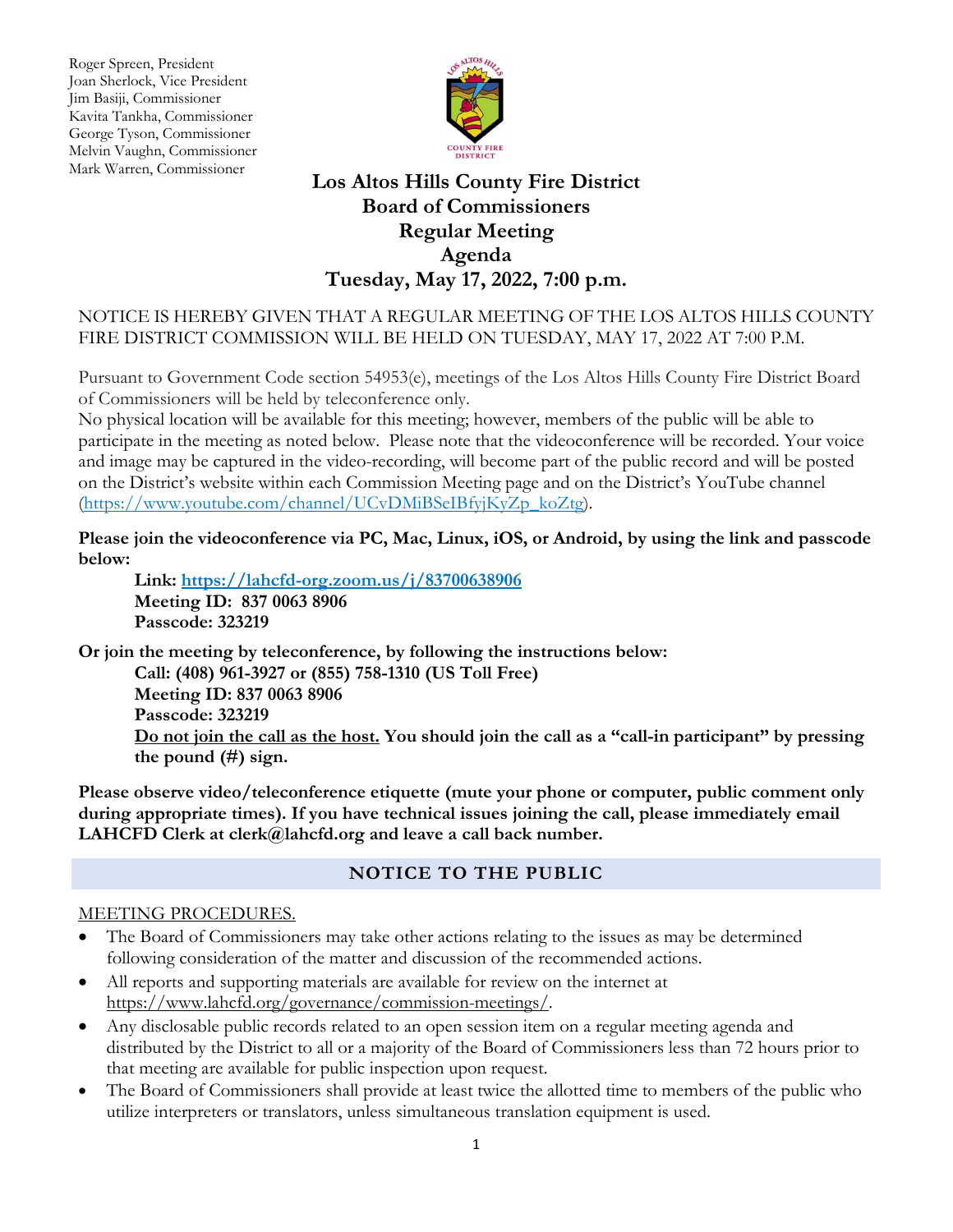#### ASSISTANCE FOR PERSONS WITH DISABILITIES.

In compliance with the Americans with Disabilities Act and the Brown Act, those requiring accommodation for this meeting should notify the District Clerk at (650) 949-1044. Notification 48 hours prior to the meeting will enable the District to make reasonable arrangements to ensure accessibility (28 CFR 35.102-35.104 ADA Title II)

#### PUBLIC COMMENT INSTRUCTIONS.

- Written public comments may be submitted by email to  $\frac{c\, \text{lerk}(\hat{\omega})}{\text{alhcfd.org}}$ . Written comments will be distributed to the Board as quickly as possible, however, please note that documents may take up to 24 hours to be posted to the agenda outline.
- Spoken public comments will be accepted through the teleconference meeting. To address the Board, click on the Zoom link listed above to access the meeting, or dial into the meeting following the instructions on the first page of the agenda.

## **OPENING**

- 1. Roll Call.
- 2. Commission President Remarks.

## **PUBLIC COMMENT**

3. Public Comment. Persons wishing to address the Commission on any subject not on the agenda, may do so now. Please note, however, the Commission is not able to undertake extended discussion or action tonight on items not on the agenda. Items may be referred to staff for appropriate action, which may include placement on the next available agenda. District policy is to limit public testimony to three minutes per speaker, unless the number of speakers requires the Commission President to impose shorter time limits.

#### **CONSENT AGENDA AND CHANGES TO ORDER OF AGENDA**

- 4. Consent Calendar and Changes to the Order of the Board of Commissioners Agenda.
	- A. Approve Draft Minutes of April 19, 2022, Regular Meeting
	- B. Receive Financial Statement Package Period 10, April 2022
	- C. Receive Disbursements for May 2022
	- D. Receive Report on Santa Clara County Public Health Officer COVID-19 Related Orders
	- E. Adopt Resolution No. 22-08 of the Los Altos Hills County Fire District Board of Commissioners making required findings that: (1) Circumstances of State Emergency Continue to Exist; and (2) Recommended Measures to Promote Social Distancing Continue to Exist that Require Continued Remote Meetings in Accordance with Government Code section 54953(e)(3)
	- F. Adopt Resolution 22-09 of the Los Altos Hills County Fire District Board of Commissioners declaring weeds or brush growing and/or rubbish to be a public nuisance and potential fire hazard and setting hearing for objections to proposed removal
	- G. Approve First Amendment to the On-call Agreement for Repair and Replacement Services for Damaged Hydrants and Appurtenances, dated June 15, 2021, to extend the term to June 14, 2023, with all other terms and conditions to remain the same, that has been approved by County Counsel as to form and legality
	- H. Adopt Resolution 22-10 of the Los Altos Hills County Fire District Board of Commissioners Amending Conflict of Interest Code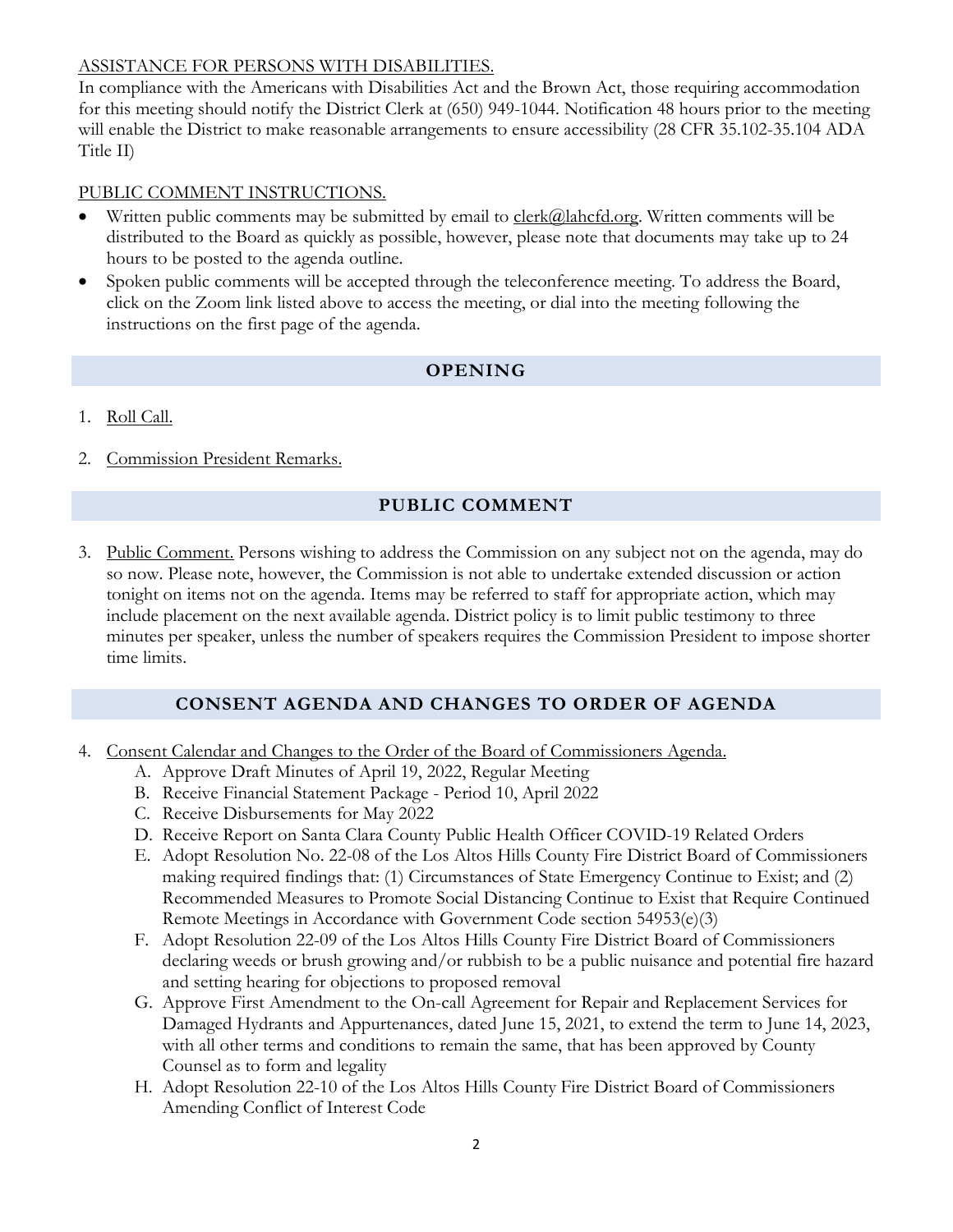- I. Receive Santa Clara County Fire Chief Report.
	- i. Monthly report for April 2022
- J. Receive General Manager Report
	- i. Updates, events and activities
	- ii. Update on Palo Alto Fire Station 8
- K. Receive the Pre-Wildfire Risk and Mitigation Management Program Report, Item 20, presented by the Santa Clara County Central Fire Protection District to the Housing and Land Use, Environmental, Transportation Committee (HLUET) at the April 21, 2022, meeting and at the Santa Clara County Board of Supervisors meeting on May 6, 2022
- L. Receive District Reports: CERT, Emergency Services, Operations, Integrated Hazardous Fuel Reduction
	- i. Receive Community Emergency Response Team (CERT) Report
	- ii. Receive Report on April 30, 2022, Los Altos Hills County Fire District and Town of Los Altos Hills Emergency Preparedness Event
	- iii. Receive update on Goat Grazing, Integrated Hazardous Fuel Reduction (IHFR)
	- iv. Receive update on Altamont Road Evacuation Route and Road Hardening Project
	- v. Receive update on I-280 Project and grant sub-application
- M. Receive Financial Consultant Report and District Clerk Report.
	- i. Receive FY2022/2023 Updated Draft Budget Narrative
	- ii. Report on procurement process for District Financial Auditor
	- iii. Receive update on FY2021/2022 Budget and County of Santa Clara Budget Workshops and Public Hearings Process

# **PROCUREMENT OF ENVIRONMENTAL CONSULTING SERVICES**

5. Delegate authority to the General Manager to execute an agreement between the Los Altos Hills County Fire District and Dudek Environmental Consultants for environmental consulting services that includes to California Environment Quality Act (CEQA) compliance activities for various District projects such as the I-280 grant sub-application, including a visual inspection assessment, a Project Specific Analysis for the Community Strategic Fuel Break, an update of the CWPP-Annex 4 (Community Wildfire Protection Plan) and provide up to ten hours per month for on-call consulting services and services for additional projects that may be determined for an amount not to exceed One Hundred Seventy Five Thousand Dollars (\$175,000) for a term commencing in May 2022 through May 2023 or for a term of twelve months as determined by the General Manager subject to review and approval by County Counsel as to form and legality

# **COMMISSIONER REPORTS AND FUTURE AGENDA ITEMS**

- 6. Commission Member Reports.
	- A. Future agenda items

# **CLOSED SESSION**

7. Closed Session. **Public Comment on this item will be taken before adjourning to Closed Session.** EMPLOYEE PERFORMANCE EVALUATION: Title: General Manager